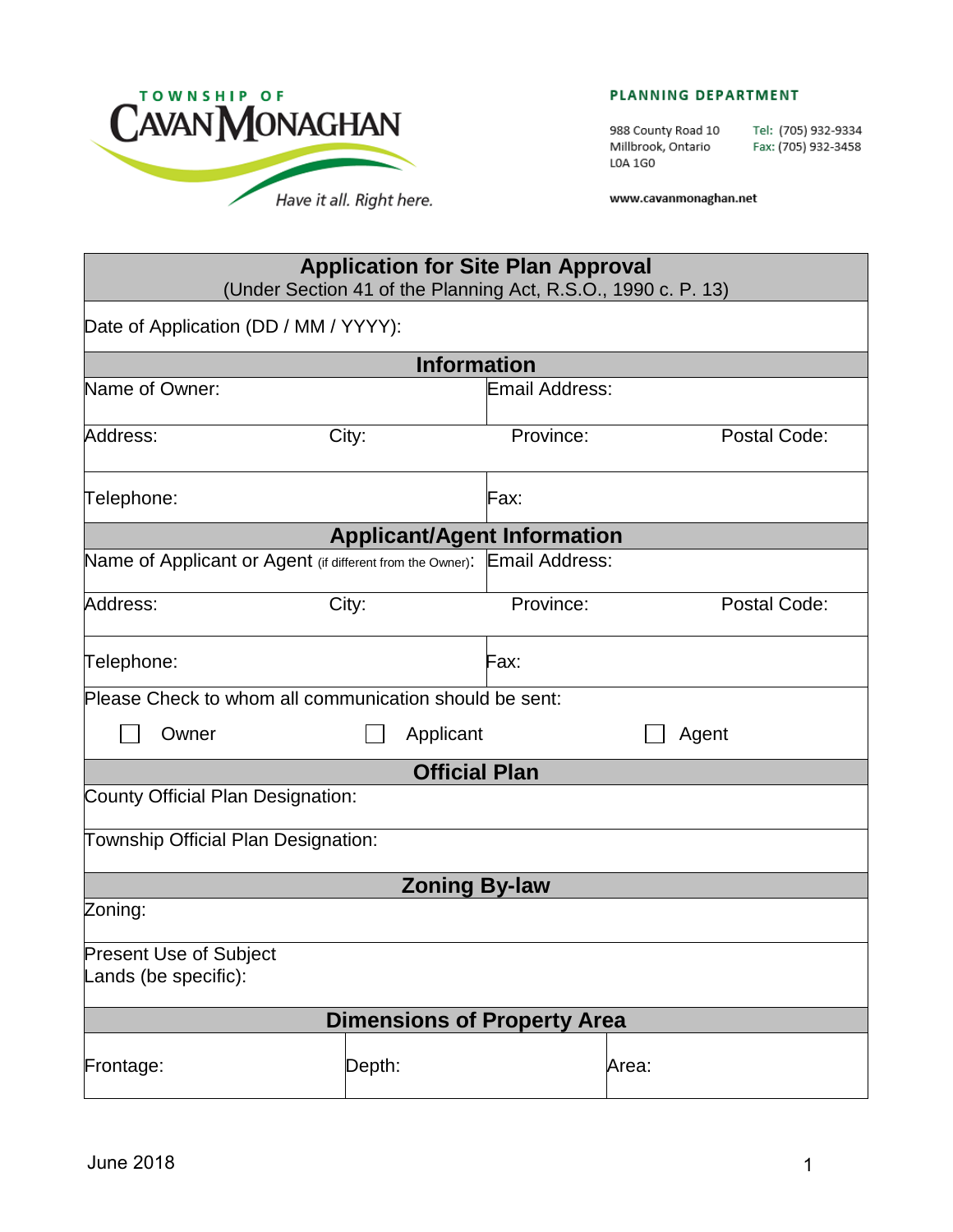| <b>Existing Buildings and Structures</b>                                                                             |                                      |  |  |  |
|----------------------------------------------------------------------------------------------------------------------|--------------------------------------|--|--|--|
| 1 <sup>st</sup> Building:                                                                                            | Front lot line setback:              |  |  |  |
| Height (m):                                                                                                          | Rear lot line setback:               |  |  |  |
| Dimensions:                                                                                                          | Side lot line setback:               |  |  |  |
| Floor Area:                                                                                                          | Date Constructed:                    |  |  |  |
|                                                                                                                      |                                      |  |  |  |
| 2 <sup>nd</sup> Building:                                                                                            | Front lot line setback:              |  |  |  |
| Height (m):                                                                                                          | Rear lot line setback:               |  |  |  |
| Dimensions:                                                                                                          | Side lot line setback:               |  |  |  |
| Floor Area:                                                                                                          | Date Constructed:                    |  |  |  |
|                                                                                                                      |                                      |  |  |  |
| 3 <sup>rd</sup> Building:                                                                                            | Front lot line setback:              |  |  |  |
| Height (m):                                                                                                          | Rear lot line setback:               |  |  |  |
| Dimensions:                                                                                                          | Side lot line setback:               |  |  |  |
| Floor Area:                                                                                                          | Date Constructed:                    |  |  |  |
|                                                                                                                      | <b>Present Use of Adjacent Lands</b> |  |  |  |
| North:                                                                                                               |                                      |  |  |  |
| South:                                                                                                               |                                      |  |  |  |
| East:                                                                                                                |                                      |  |  |  |
| West:                                                                                                                |                                      |  |  |  |
| <b>Proposed Development Information</b><br>Proposed Use of Land/ Development (indicate net floor area for each use): |                                      |  |  |  |
|                                                                                                                      |                                      |  |  |  |
| Construction Start Date (DD/ MM / YYYY):<br>Completion Date (DD / MM / YYYY):                                        |                                      |  |  |  |
| Proposed Floor Area:<br>Number of Parking Spaces:                                                                    | Number of Loading Spaces:            |  |  |  |
| Number of Storeys:                                                                                                   | Build Area (footprint):              |  |  |  |
| Nature                                                                                                               |                                      |  |  |  |
| of Project:                                                                                                          |                                      |  |  |  |
|                                                                                                                      |                                      |  |  |  |
| Residential Data (if applicable):                                                                                    |                                      |  |  |  |
| <b>Bachelor</b><br>1 Bedroom                                                                                         | 2 Bedroom<br>3 Bedroom               |  |  |  |
| Other (specify):                                                                                                     | <b>Total Units:</b>                  |  |  |  |
| Signs                                                                                                                |                                      |  |  |  |
| Height:                                                                                                              | Sign Area:                           |  |  |  |
| <b>Free Standing</b><br>Facia                                                                                        | Other, please specify:               |  |  |  |

 $\sim$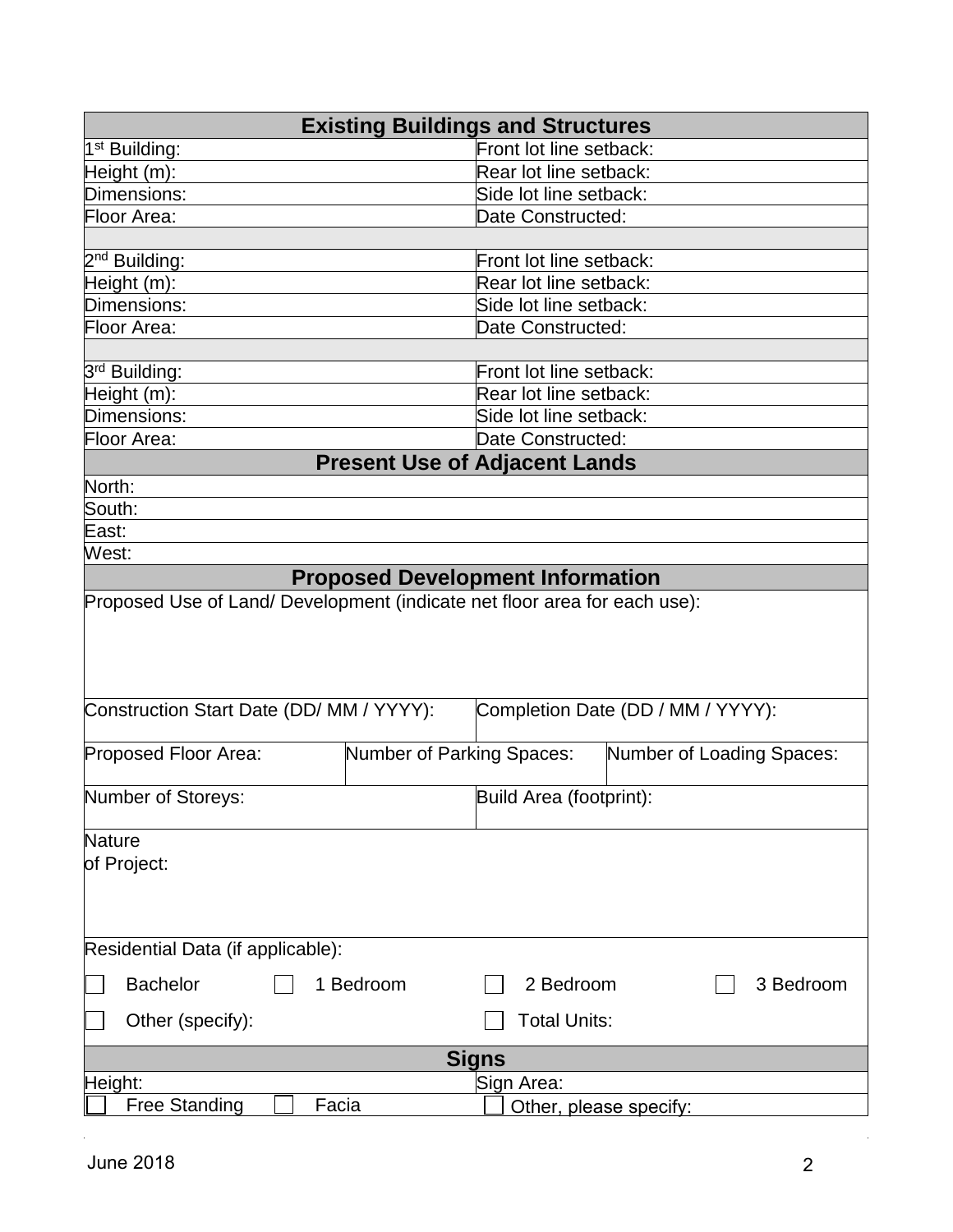|                                                           | Note: Please refer to the Township of Cavan Monaghan Site Plan Control Area By-law |  |  |  |
|-----------------------------------------------------------|------------------------------------------------------------------------------------|--|--|--|
| prior to proceeding with the preparation of any drawings. |                                                                                    |  |  |  |
| <b>Proposed Buildings or Structures</b>                   |                                                                                    |  |  |  |
| 1 <sup>st</sup> Building:                                 | Front lot line setback:                                                            |  |  |  |
| Height (m):                                               | Rear lot line setback:                                                             |  |  |  |
| Dimensions:                                               | Side lot line setback:                                                             |  |  |  |
| Floor Area:                                               | Date Constructed:                                                                  |  |  |  |
|                                                           |                                                                                    |  |  |  |
| 2 <sup>nd</sup> Building:                                 | Front lot line setback:                                                            |  |  |  |
| Height (m):                                               | Rear lot line setback:                                                             |  |  |  |
| Dimensions:                                               | Side lot line setback:                                                             |  |  |  |
| Floor Area:                                               | Date Constructed:                                                                  |  |  |  |
|                                                           |                                                                                    |  |  |  |
| 3 <sup>rd</sup> Building:                                 | Front lot line setback:                                                            |  |  |  |
| Height (m):                                               | Rear lot line setback:                                                             |  |  |  |
| Dimensions:                                               | Side lot line setback:                                                             |  |  |  |
| Floor Area:                                               | Date Constructed:                                                                  |  |  |  |
| <b>Legal Description of Subject Land</b>                  |                                                                                    |  |  |  |
| Ward:<br>Lot:                                             | Concession:                                                                        |  |  |  |
|                                                           |                                                                                    |  |  |  |
| Registered Plan of Subdivision:                           |                                                                                    |  |  |  |
| Reference Plan Number and Part Numbers:                   |                                                                                    |  |  |  |
| <b>Street Address:</b>                                    |                                                                                    |  |  |  |
|                                                           | <b>Access to Property</b>                                                          |  |  |  |
| Provincial Highway:                                       |                                                                                    |  |  |  |
| Municipal:                                                |                                                                                    |  |  |  |
| County Road:                                              |                                                                                    |  |  |  |
| Date Subject Land was Acquired (DD / MM / YYYY):          |                                                                                    |  |  |  |
|                                                           | <b>Water Supply</b>                                                                |  |  |  |
| Private well                                              | Municipally owned<br>Other                                                         |  |  |  |
| <b>Sewage Disposal</b>                                    |                                                                                    |  |  |  |
| Private septic system                                     | Municipally owned/operated<br>Other                                                |  |  |  |
|                                                           | <b>Storm Drainage</b>                                                              |  |  |  |
| <b>Ditches</b><br><b>Sewers</b>                           | <b>Swales</b>                                                                      |  |  |  |
| Other Means (Specify):                                    |                                                                                    |  |  |  |
| <b>Other Applications</b>                                 |                                                                                    |  |  |  |
| Plan of Subdivision File No.:<br>Status:                  |                                                                                    |  |  |  |
| Severance File No.:                                       | Status:                                                                            |  |  |  |
| <b>Condition of Council Approval:</b>                     | <b>Condition of Committee Adjustment:</b>                                          |  |  |  |
| Yes<br><b>No</b>                                          | Yes<br>No                                                                          |  |  |  |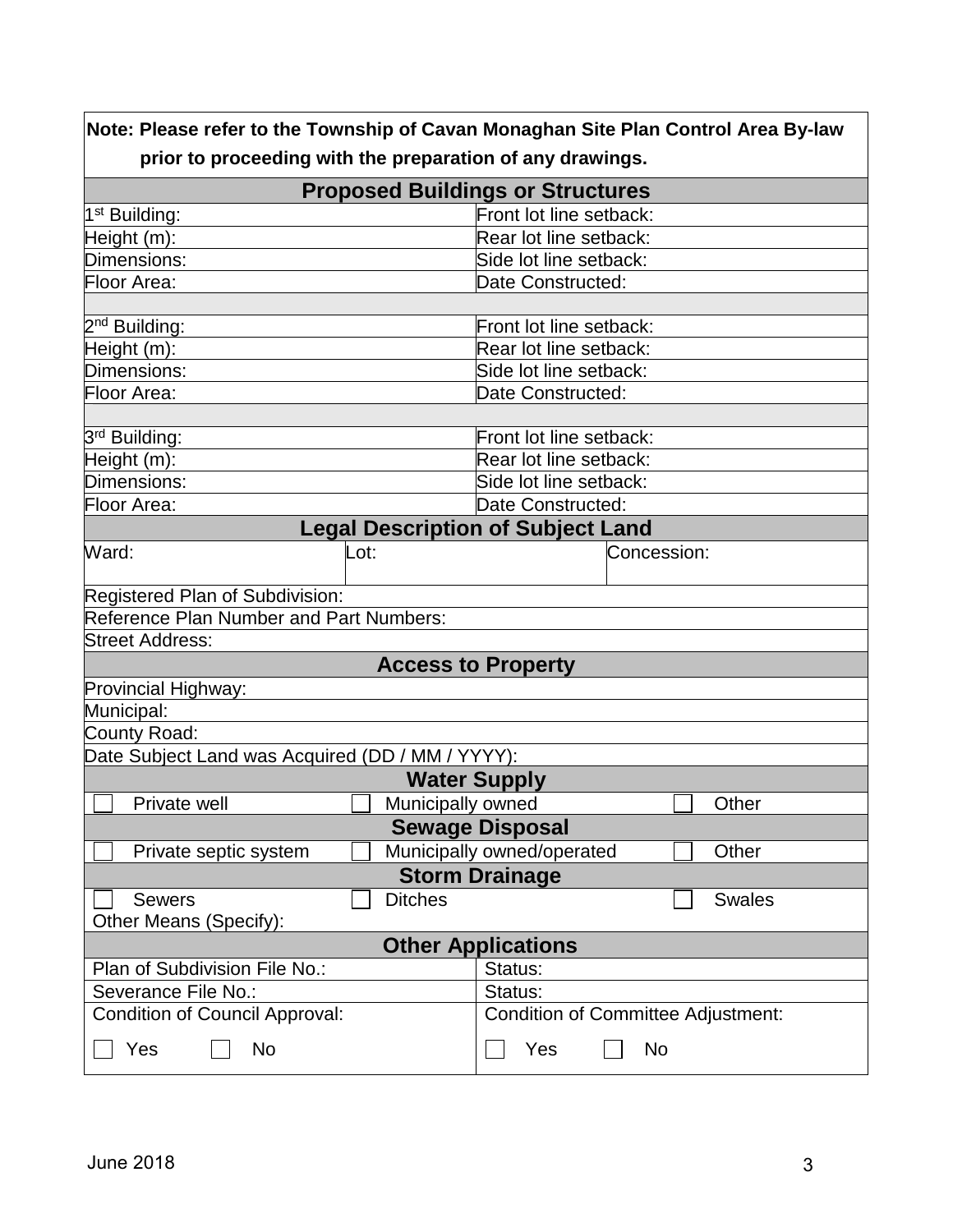## **Information for Applicants**

### **Application Form**

The application form must be complete at time of submission. Dark blue or black ink only – do not use pencil. The original copy of the application must be submitted to the Township. Incomplete applications will not be accepted. The applicable Official Plan and Zoning By-law should be consulted by the applicant when preparing an application for Site Plan Approval.

For additional information, please contact the Township of Cavan Monaghan Planning Services Department at 988 County Road 10, Millbrook ON L0A 1G0 or by telephone at (705) 932-9334 or (705) 932-9321 between 8:30 a.m. - 4:30 p.m.

#### **Species at Risk**

The applicant and any prospective owners are advised that endangered and threatened species exist in the area and may exist on the site. Property owners are responsible for identifying endangered and threatened species and their habitat within the property prior to undertaking work. They must also ensure that the work/activity will not result in negative impacts. Property owners are encouraged to consult with their local Ministry of Natural Resources District Office if they have questions about the *Endangered Species Act, 2007*. The Peterborough District Office is located at 300 Water Street in Peterborough. The telephone number for the office is 705-755-2000 or 1-800-667-1940.

Any sightings of a threatened or endangered species during development and construction on the property must be reported to the local Ministry of Natural Resources Species at Risk Biologist. For more information on the Endangered Species Act, 2007 or the full list of species at risk, please visit [www.ontario.ca/speciesatrisk](http://www.ontario.ca/speciesatrisk). A list of the Species at Risk in the Township of Cavan Monaghan is also available from the Township Planning Services Department.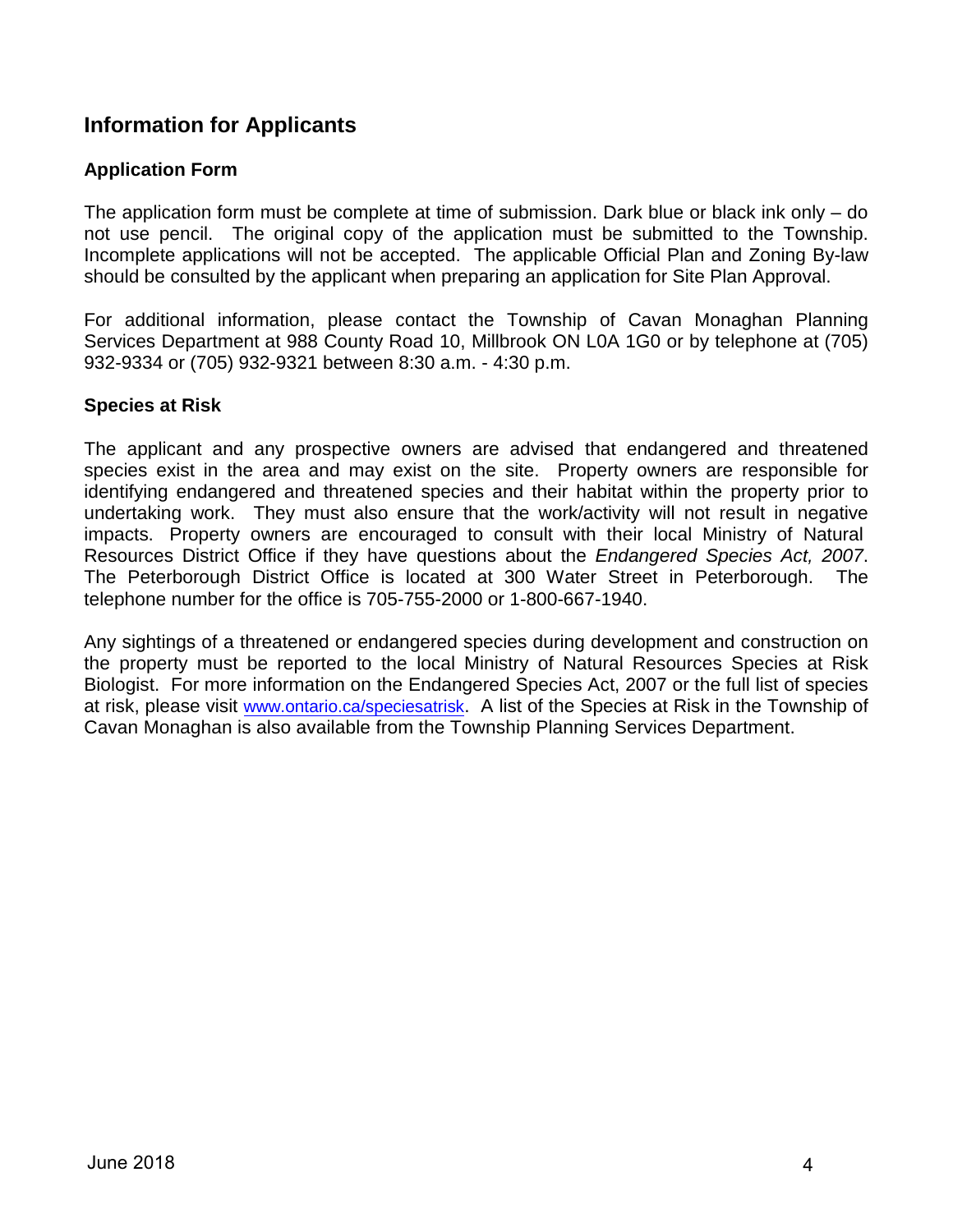# **Sworn Declaration**

I/We (applicants(s))

of the  $\Box$ 

solemnly declare that all of the statements and information contained in all the exhibits transmitted herewith are true and make this solemn declaration conscientiously believing it to be true and knowing that it is of the same force and effect as if made under oath by virtue of the Canada Evidence Act and agree to allow the Township of Cavan Monaghan, its employees and agents, to enter upon the subject property for the purposes of conducting surveys and tests that may be necessary to process this application.

I/We also agree to pay an additional funds required by the Township for the processing of this application. Additional funds will not be required until the original application fees have been expended.

Declared before me at the **contract of the set of the set of the set of the set of the set of the set of the set of the set of the set of the set of the set of the set of the set of the set of the set of the set of the set** 

of

this \_ \_\_\_\_\_\_\_\_\_\_\_ day of \_ \_\_\_\_\_\_\_\_, 20\_ \_.

A Commissioner, etc.

Signature of Applicant

 $\overline{\phantom{a}}$  , where  $\overline{\phantom{a}}$  , where  $\overline{\phantom{a}}$  , where  $\overline{\phantom{a}}$ 

Signature of Property Owner (if different from Applicant)

Date